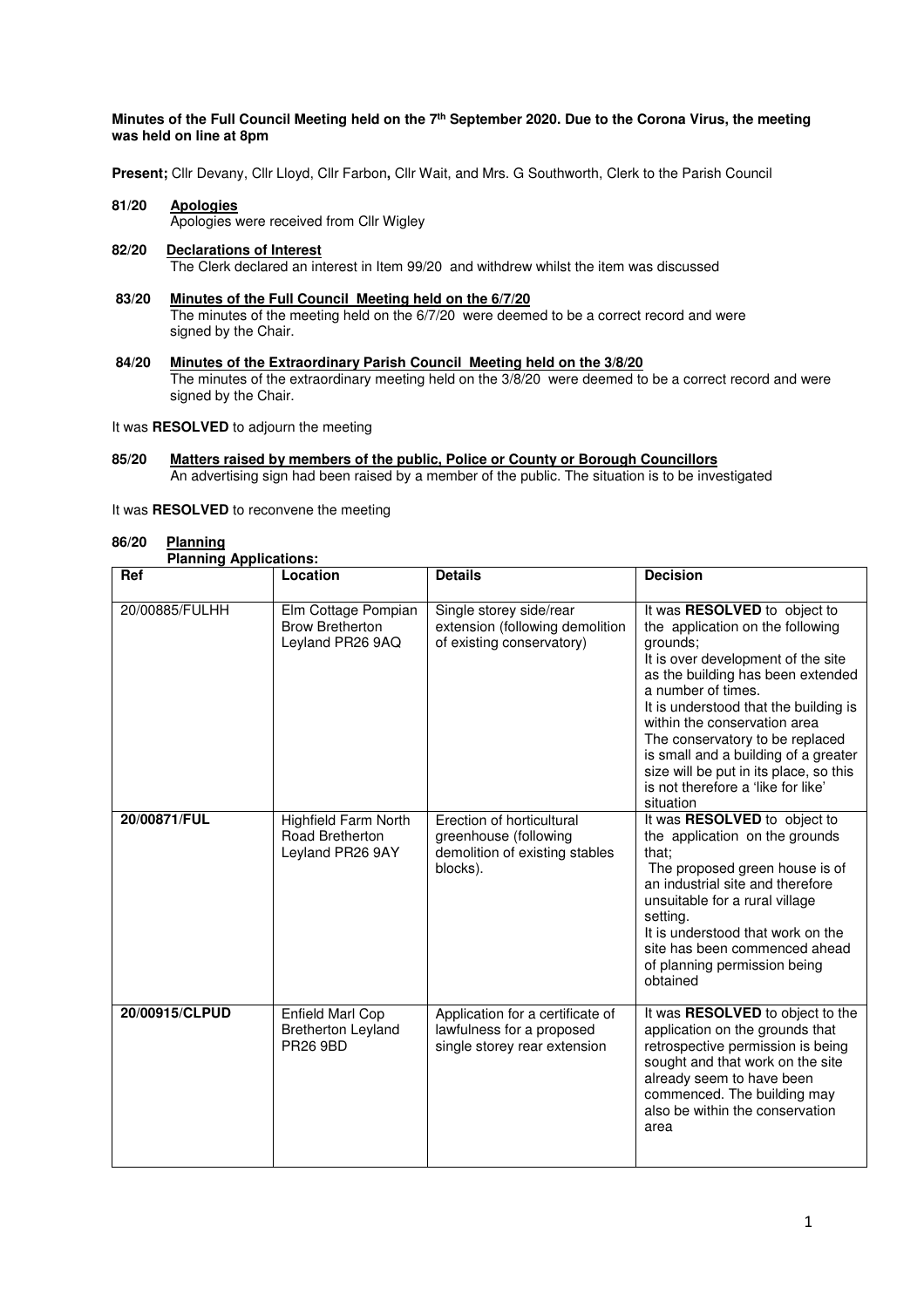| 20/00858/FUL | Golden Acres Ltd<br>Plocks Farm<br>Liverpool Road<br><b>Bretherton Leyland</b><br><b>PR26 9AX</b> | Section 73 application to vary<br>condition 4 (approved plans)<br>attached to planning<br>permission 18/00279/FUL<br>(erection of structure to carry<br>service infrastructure and pipe<br>work) to increase the height<br>and width of the previously<br>approved Pipe Bridge in<br>addition to amendments to the<br>layout and roof design | It was <b>RESOLVED</b> to object to the<br>application on the grounds that<br>proposed building work will be<br>above the existing tree line. |
|--------------|---------------------------------------------------------------------------------------------------|----------------------------------------------------------------------------------------------------------------------------------------------------------------------------------------------------------------------------------------------------------------------------------------------------------------------------------------------|-----------------------------------------------------------------------------------------------------------------------------------------------|

# **87/20 Finance**

 **Payment**  87/01/20 It was **RESOLVED** to pay the following invoices. The invoices having been inspected/authorized by Cllr Wigley and Cllr Lloyd

| Cheque No. | Recipient                  | <b>Description</b>                      | <b>Amount</b><br>£ |
|------------|----------------------------|-----------------------------------------|--------------------|
| 1681       | Glenys Southworth          | July and Aug Salary                     | 359.50             |
| 1682       | Glenys Southworth          | July and Aug Expenses                   | 85.17              |
| 1683       | <b>Wignalls Landscapes</b> | Grounds Maintenance work in Aug         | 361.16             |
| 1684       | Graham Whittle             | Repair Work on the Recreation<br>Ground | 747.00             |
| 1685       | Anderton and Kitchen       | Work to solve a drainage problem        | 288.00             |

### **Monitoring Statement**

 **87/02/20** It was **RESOLVED** that the monitoring statement for the period to the 31/8/20 be approved and the Chair signed the statement on behalf of the Parish Council.

### **88/20 Highway Issues**

It was **RESOLVED** to note the contents of the list of accidents.

# **89/20 Consultation on Changes to the Planning System**

It was **RESOLVED** to ask the Clerk to prepare a report on the consultation document

# **90/20 Planning White Paper**

- It was **RESOLVED** to defer this item to the October meeting
- **91/90 Contents of Autumn Newsletter**  It was **RESOLVED** to agree the contents of the newsletter
- **92/20 Football contract with Croston JFC 2020-21** It was **RESOLVED to** agree the contents of the Contract
- **93/20 Bowling Club Agreement 2020-21**  It was **RESOLVED** to agree the contents of the Agreement
- **94/20 Chorley Community Grant**  It was **RESOLVED** to agree the contents of the application
- **95/20 Drainage problems in relation to the Road to the Recreation Ground** It was **RESOLVED** to organize a further meeting
- **96/20 Dead Trees on North Rd**  It was **RESOLVED** to seek advice from Chorley Council